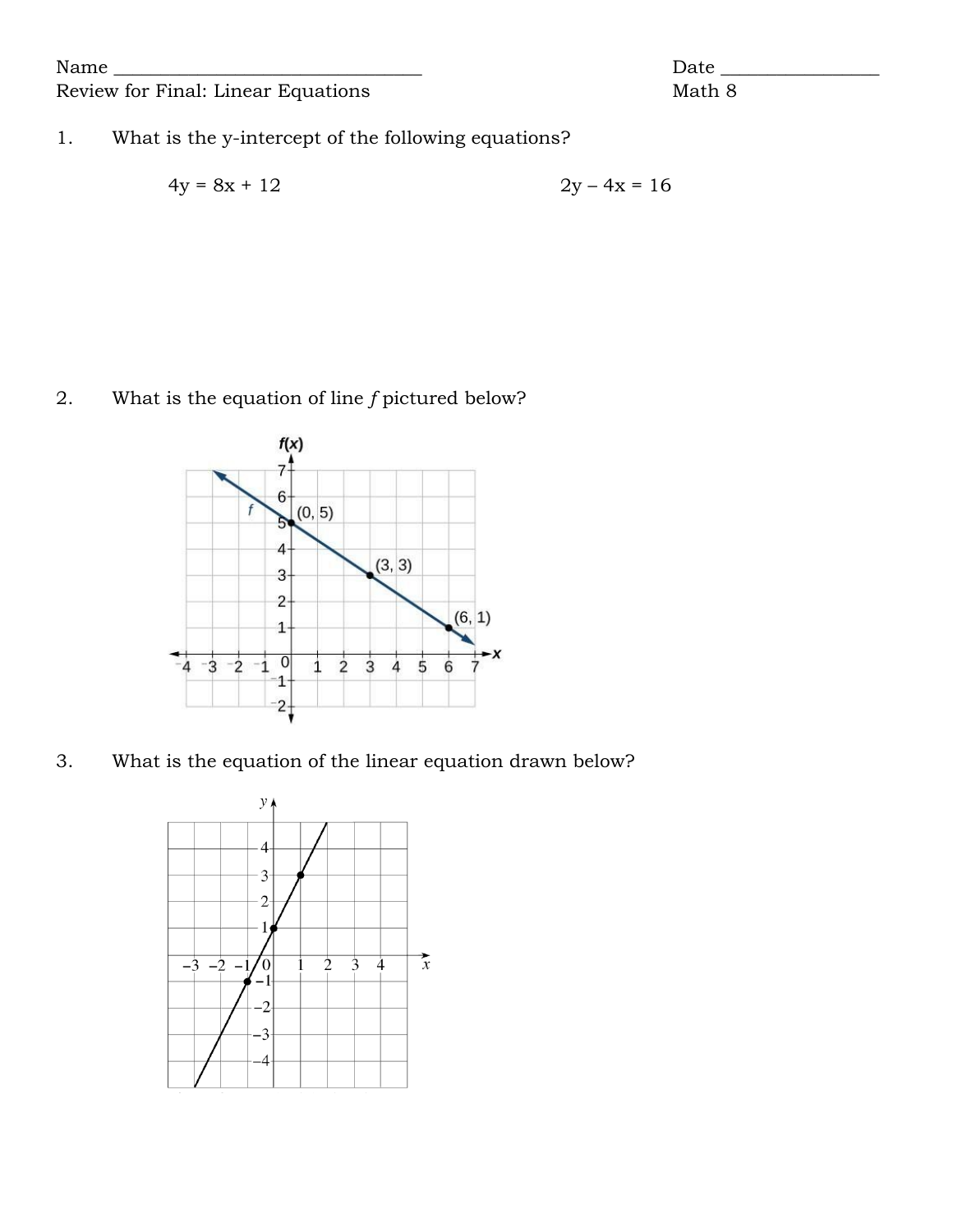4. The graph shows the height, in centimeters, of a certain plant after a number of days.



a) After how many days will the plant be 8 centimeters tall?

b) What was the height of the plant at the start of the experiment?

5. Match the equation in the left column with its equivalent equation in slope-intercept form in the right column.

- a)  $2y + 4x = 20$  i)  $y = -3x + 1$
- b)  $6y = 3x 42$  ii)  $y = \frac{1}{2}x 7$
- c)  $9x + 3y = 3$  iii)  $y = x + 3$
- d)  $8y 8x = 24$  iv)  $y = -2x + 10$

6. Gino and Tony walked 1500 feet from their house to a local pizzeria. Then, they walked to a cannoli shop at a rate of 200 feet per minute. Write an equation that represents the total distance, y, the two boys walked for x minutes.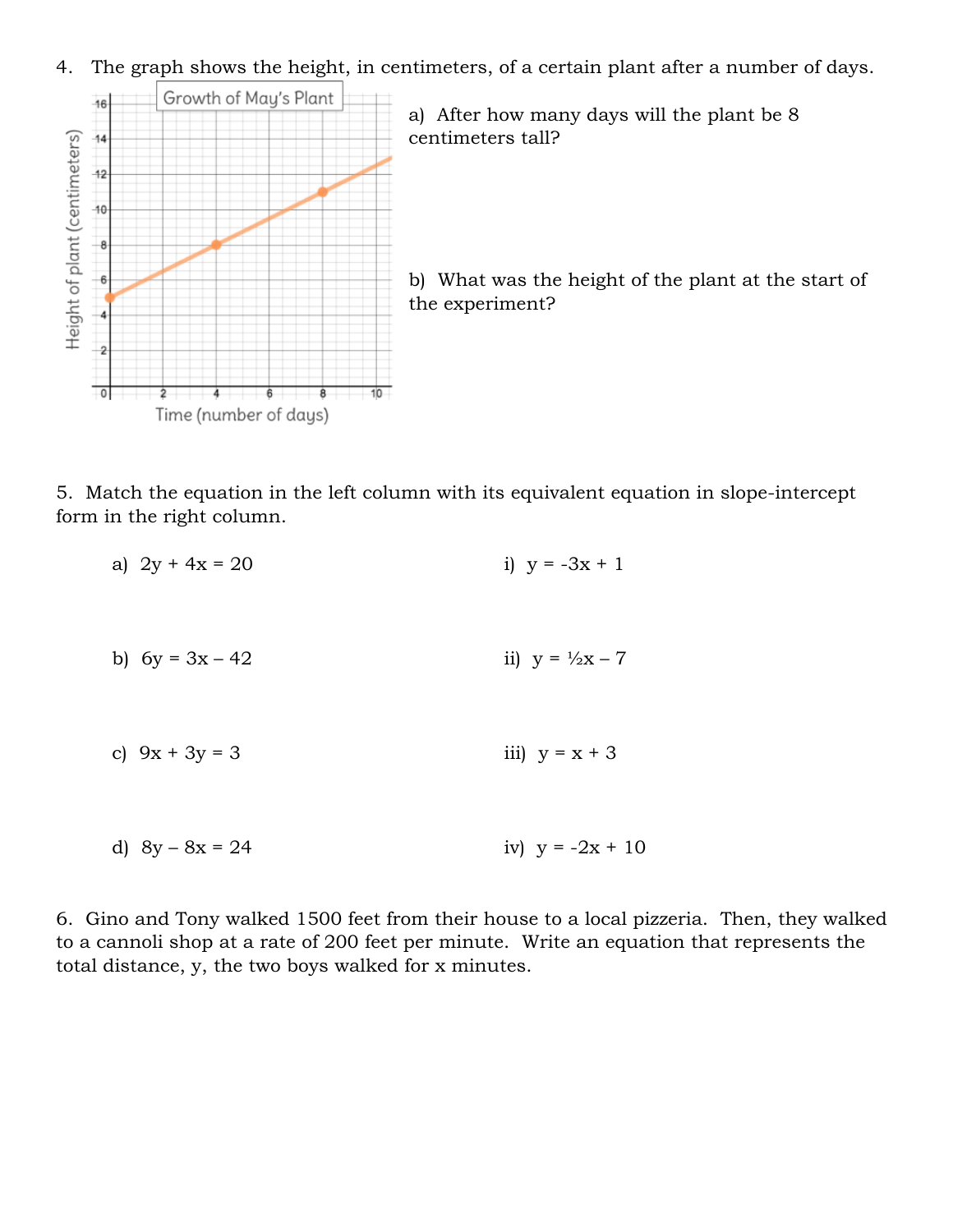7. Match the expression in the left column with a possible representation of that expression in the right column.

| a) $4h + 2$ | i) Leah's total cost to make party hats is \$4 for<br>materials and \$2 per hat.                       |
|-------------|--------------------------------------------------------------------------------------------------------|
| b) $4h$     | ii) Leah made \$2 for every hermit crab she sold, and<br>then spent \$4 of the money she made on food. |
| c) $4 + 2h$ | iii) Leah makes horseshoes. It takes her 4 minutes to<br>make each horseshoe.                          |
| d) $2h - 4$ | iv) Leah bought one softcover book for \$2 and h<br>hardcover books for \$4.                           |

8. Graph the function represented by the table below, then write a function to represent the table and graph.



| x |    |
|---|----|
|   | 30 |
| 3 | 20 |
| 5 | 10 |

\_\_\_\_\_\_\_\_\_\_\_\_\_\_\_\_\_\_\_\_\_\_\_\_\_\_\_\_\_\_\_\_\_\_

Function: